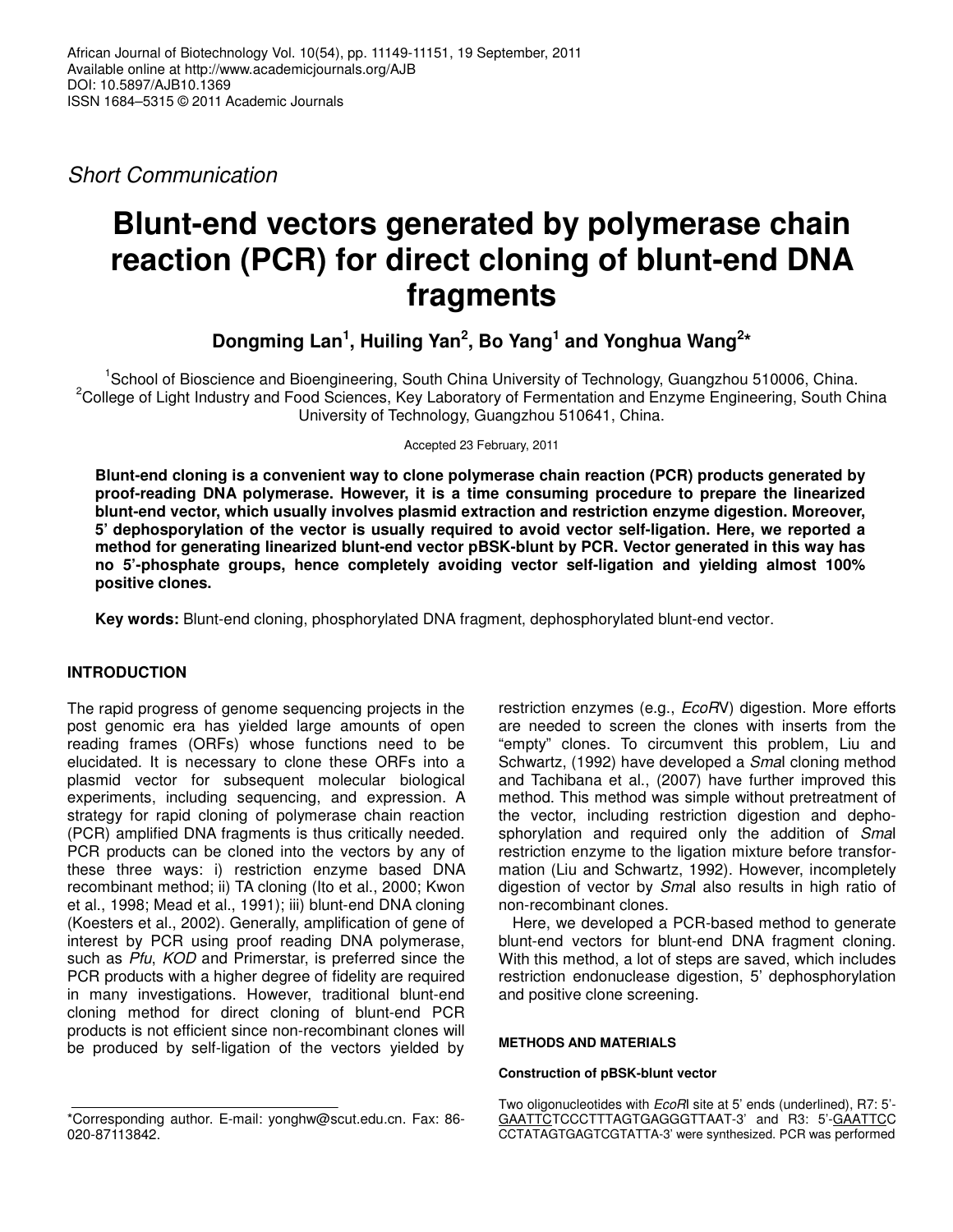

**Figure 1.** Principle of cloning blunt-end DNA fragment with pBSK-blunt. The pBSK-blunt was generated by PCR with primer R7 and R3 and did not have 5'-phosphate groups, while the PCR products to be cloned were phosphorylated to contain 5'-phosphate groups, which facilitated the ligation with pBSK-blunt vector.

to amplify the vector pBluscript II SK (Stratagene, CA, USA) with proof reading polymerase PrimeSTAR HS DNA (Takara, Dalian, China). The PCR reaction was performed for 30 cycles of denaturation at 98°C for 10 s, primer annealing at 50°C for 30 s, and extension at 72°C for 3 min. The resulting PCR products were purified by PCR clean Kit (Axygen, CA, USA). To eliminate the template vector, the purified PCR product was treated by *Dpn*I (New England BioLabs, MA, USA) according to the manufacturer's instructions. The digested PCR product was then gel purified using the AxyPrep<sup>™</sup> DNA gel extraction kit (Axygen, CA, USA) and the desired 2900 bp band was recovered. This vector was named as pBSK-blunt.

#### **Cloning of thioredoxin gene**

The thioredoxin (TRX) gene amplified from pET32a (Novagen, Darmstadt, Germany) by PCR with proof reading polymerase Primerstar (TaKaRa) was used to test the cloning efficiency of the vector. Primers (TRX upper: 5'-ATGAGCGATAAAATTATTCA-3' and TRX lower: 5'-TGCACCCACTTTGGTTGCCGCCA-3') were synthesized. The primers were phosphorylated by T4 polynucleotide kinase (PKN, TaKaRa). The reaction in a volume of 20  $\mu$ l, which contained 8.5 pM each of the pair primer, 1×T4 PKN buffer, 5 U PKN and 1 mM ATP (Fermentas, Vilnius, Lithuania) was carried out at 37°C for 30 min. And then, aliquots of the resulting primers mixture were used for PCR. The PCR reaction was performed for 30 cycles of denaturation at 95°C for 20 s, primer annealing at 50°C for 30 s, and extension at 72°C for 40 s. The resulting PCR product (about 260bp) was gel purified and ligated with the pBSK-blunt. Mixtures of 3  $\mu$ l pBSK-blunt (~10 ng/ $\mu$ l), 1  $\mu$ l purified TRX ( $\sim$ 20 ng/ul), 1 ul T4 ligase (TaKaRa) and 5 ul 2X rapid

ligation buffer (Promega, WI, USA) were incubated at room temperature for 10 min. The ligation mixture was transformed into competent DH5α *Escherichia coli* cell and plated on Luria–Bertani plates containing ampicillin.

Colony PCR using T7 (5'-TAATACGACTCACTATAGGG-3') and T3 (5'- ATTAACCCTCACTAAAGGGA-3') primers were performed to indentify the clones harboring inserts. The PCR reaction was performed for 30 cycles of denaturation at 95°C for 20 s, primer annealing at 50°C for 30 s and extension at 72°C for 40 s. Plasmids from those trasformants were extracted using mini-prep kits (Axygen) and analyzed by *EcoR*I digestion according to the manufacturer's instructions.

#### **RESULTS AND DISCUSSION**

The principle of PCR-prepared blunt-ended vector for cloning PCR product is illustrated in Figure 1. The pBSKblunt vector was prepared by inverse PCR using primers R3 and R7 which were without phosphorylation modification. The PCR products to be cloned were phosphorylated before cloning into the pBSK-blunt vector. In comparison with blunt-end vectors prepared by restriction endonuclease enzyme digestion, blunt vectors prepared by PCR do not contain 5'-phosphate groups. For this reason, vector self-ligation is completely avoided and all clones that grew up will be positive clones. Although the blunt-end DNA fragments need to be phosphorylated before ligation, we saved the effort in clone screening, which is more time consuming.

To test the efficiency of PBSK-blunt for cloning, the TRX gene was chosen. The TRX fragment was phosphorylated before ligation with vector pBSK-blunt and the ligation products were transformed into DH5α cell. In our case, the transformation efficiency was approximately  $8 \times$ 10 5 cfu/mg DNA. Nine colonies were picked at random and they were all confirmed to be positive clones by colony PCR (use T7 and T3 as primer). Plasmids extracted from these colonies were further analyzed by *EcoRI* digestion analysis. The results show that all nine clones contained inserts of expected size (Figure 2A and B). Furthermore, lipase A from *Candida antarctica* (*CALA*, about 1300 bp) was also efficiently cloned using vector pBSK-blunt (data not shown). These results demonstrated that the pBSK-blunt as a valuable vector could be used for cloning blunt-end PCR products.

Although the cloning method is feasible, one limitation of this technology should be mentioned. The error rate of the proof-reading DNA polymerase Primerstar reported by Takara is 12 errors per 250,000 bp, meaning that few mutations would be present in the vector pBSK-blunt. To overcome this obstacle, proof-reading DNA polymerase with higher fidelity can be used to generate pBSK-blunt vector to decrease the mutation rate. Meanwhile, the plasmids with mutation would be depleted only when they can not replicate or resist antibiotics in the bacteria host.

In summary, we report a simple method to generate linearized blunt-end vector by PCR for efficient cloning of blunt-end phosphorylated DNA fragments. A major advantage of this cloning strategy is that screening for